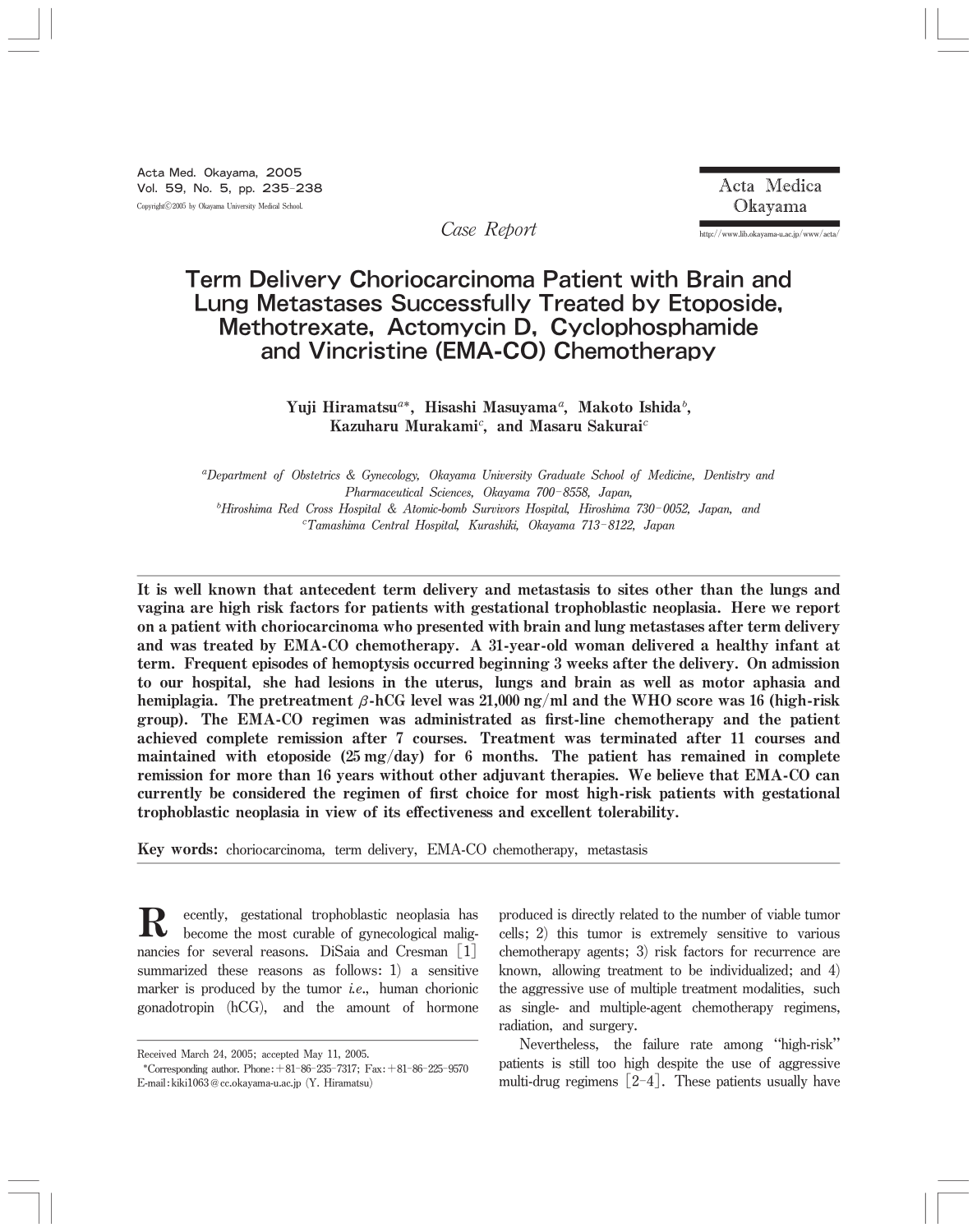multiple metastases (including brain and liver), high hCG levels, and term delivery.

Here, we report a case of choriocarcinoma presenting after term delivery with more than 16 years of survival in complete remission. The patient initially had lung and brain metastases with motor aphasia and hemiplagia, and was treated by etoposide, methotrexate, actomycin D, cyclophosphamide and vincristine (EMA-CO) regimen.

### Case Report

A 31-year-old woman (gravida 3, para 2) who had no history of chorionic disease delivered a 3,265 g male infant on August 8, 1988. The placenta was macroscopically normal. The patient continued to have daily slight vaginal bleeding after delivery and frequently episodes of hemoptysis which began at the end of August. A physician detected coin lesions in both lungs by radiographic examination. She had generalized convulsions on September 30. A computed tomographic  $(CT)$  scan of the brain revealed a lesion in the left frontal lobe; motor aphasia subsequently developed. Further examination revealed that the urinary hCG level was over  $300,000$  IU/l and the serum hCG level was 497,000 IU/l. The patient was referred to the Okayama University Hospital for further examination and treatment.

On admission, physical examination revealed right hemiplagia, motor aphasia, and genital bleeding, and the uterus was the size of a 10-week pregnancy. The pretreatment serum hCG level was 866,000 IU/l, the serum  $\beta$ -hCG level was 21,000 IU/l, and the urinary hCG level



Fig. I Ultrasonography at admission. Longitudinal lower abdominal ultrasonographic examination showed an intrauterine mass about 6 cm in diameter with mixed echogenecity.

was  $512,000$  IU/l. Ultrasonographic examination detected an intrauterine mass of  $6 \text{ cm}$  in diameter (Fig. 1). A chest X-ray (Fig. 2A) and thoracic CT scan detected scattered metastatic lesions in the bilateral lungs, and the brain CT examination revealed a large metastasis in the left frontal lobe  $(Fig. 2B)$ . According to the modification of Bagshawe's scoring system by the World Health Organization (WHO) the patient scored 16, placing her in the high risk group ( $\geq$ 8) and the FIGO stage was IVa. Therefore, the EMA-CO regimen of Bagshawe (Table 1) [5] was used as first-line chemotherapy for this patient.

With the first course of treatment, the patient suffered nausea, vomiting, and myelosupression. However, few



Fig. 2 Chest X-ray film and brain CT scan at admission. There is a large mass around the right hilar region and multiple coin lesions in the lung fields  $(A)$ . A large metastatic lesion is seen in the left frontal lobe  $(B)$ .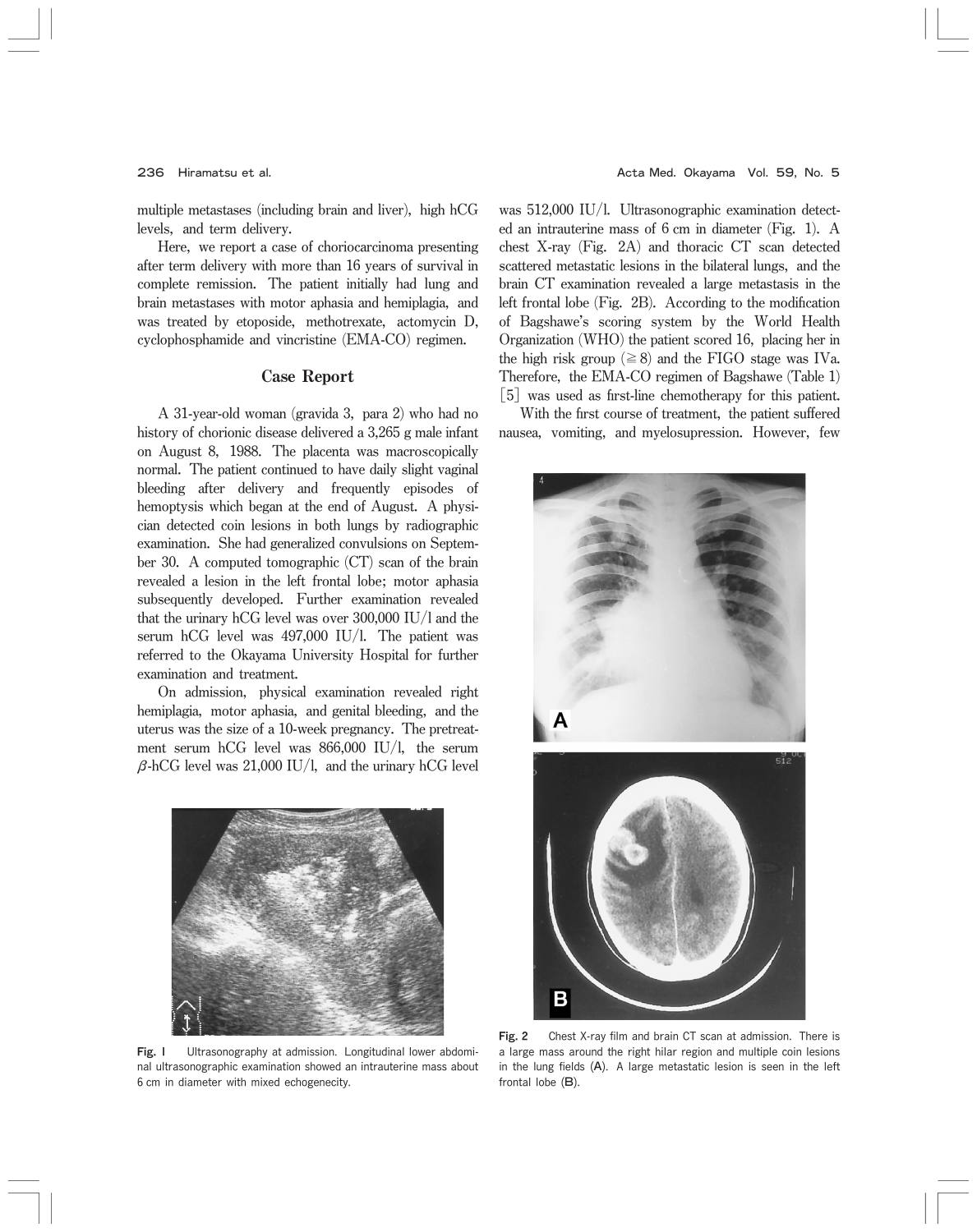| Table I<br>EMA-CO Regimen |                                                                                                                   |
|---------------------------|-------------------------------------------------------------------------------------------------------------------|
| Course   (EMA)            |                                                                                                                   |
| Day I                     | Etoposide; 100 mg/m <sup>2</sup> , i.v. infusion in 200 ml of saline over 30 min Actinomycin D; 0.5 mg, i.v. push |
|                           | Methotrexate; 100 mg/m <sup>2</sup> , i.v. push followed by a 200 mg/m <sup>2</sup> , i.v. infusion over 12 h     |
| Day 2                     | Etoposide: 100 mg/m <sup>2</sup> , i.v. infusion in 200 ml of saline over 30 min Actinomycin D: 0.5 mg, i.v. push |
|                           | Folic acid; 15 mg, i.m. or orally every 12 h for 4 days beginning 24 h after start                                |
| Course 2 (CO)             |                                                                                                                   |
| Day 8                     | Vincristine; $1.0 \text{ mg/m}^2$ , i.v. push                                                                     |
|                           | Cytoxan: 600 mg/m <sup>2</sup> , i.v. in saline                                                                   |

This regimen consists of 2 courses: 1) course 1 is given on days 1 and 2, 2) course 2 is given on day 8. These courses can usually be given on day 1 and 2, 8, 15 and 16, 22 etc., and the intervals should not be extended without course.

side effects were noted after the first course and the tumors rapidly became smaller. Approximately 4 months after commencing chemotherapy, the patient achieved complete remission, as determined by 3 negative weekly  $\beta$ -hCG assays. At this time, she had received 7 courses of EMA-CO chemotherapy. Five consolidation courses were performed after complete remission and treatment was terminated after a total 11 courses (6 months after presentation). The chest X-ray and brain CT scan obtained after 10 courses are shown in Fig. 3. After 11 courses of EMA-CO chemotherapy, the patient was maintained with etoposide  $(25 \text{ mg/day})$  for 6 months. The patient has now been in complete remission for more than 16 years.

## **Discussion**

Choriocarcinoma is one of the most rapidly invasive and widely metastasizing malignancies, and its incidence is 1 per 150,000-160,000 normal pregnancies. The prognosis for patients with metastatic choriocarcinoma following term gestation is generally poor  $\lceil 3 \rceil$ . The more extensive spread of disease and the decreased responsiveness to chemotherapy following term gestation are postulated to be due to a change in the host immune response and/or a delayed diagnosis. Although vaginal bleeding is the most common presenting symptom of this carcinoma, it can occur at any time during pregnancy and the puerperium for a variety of reasons. Thus, the disease is generally widely disseminated at the time of diagnosis, and there is with a large tumor volume and a markedly elevated hCG titer.

There are several factors that adversely influence the response to treatment in patients with metastatic choriocarcinoma. Lurain *et al.* [3] proposed the following 6



Fig. 3 The X-ray and brain CT scan after 10 courses of EMA-CO chemotherapy. The X-ray  $(A)$  shows only atelectasis of the right lung because of long-term drainage removing fluid due to tumor necrosis. No metastatic lesions were found at this time. The brain  $CT$  scan  $(B)$ shows a very small left frontal lesion and that appears to be calcificated.